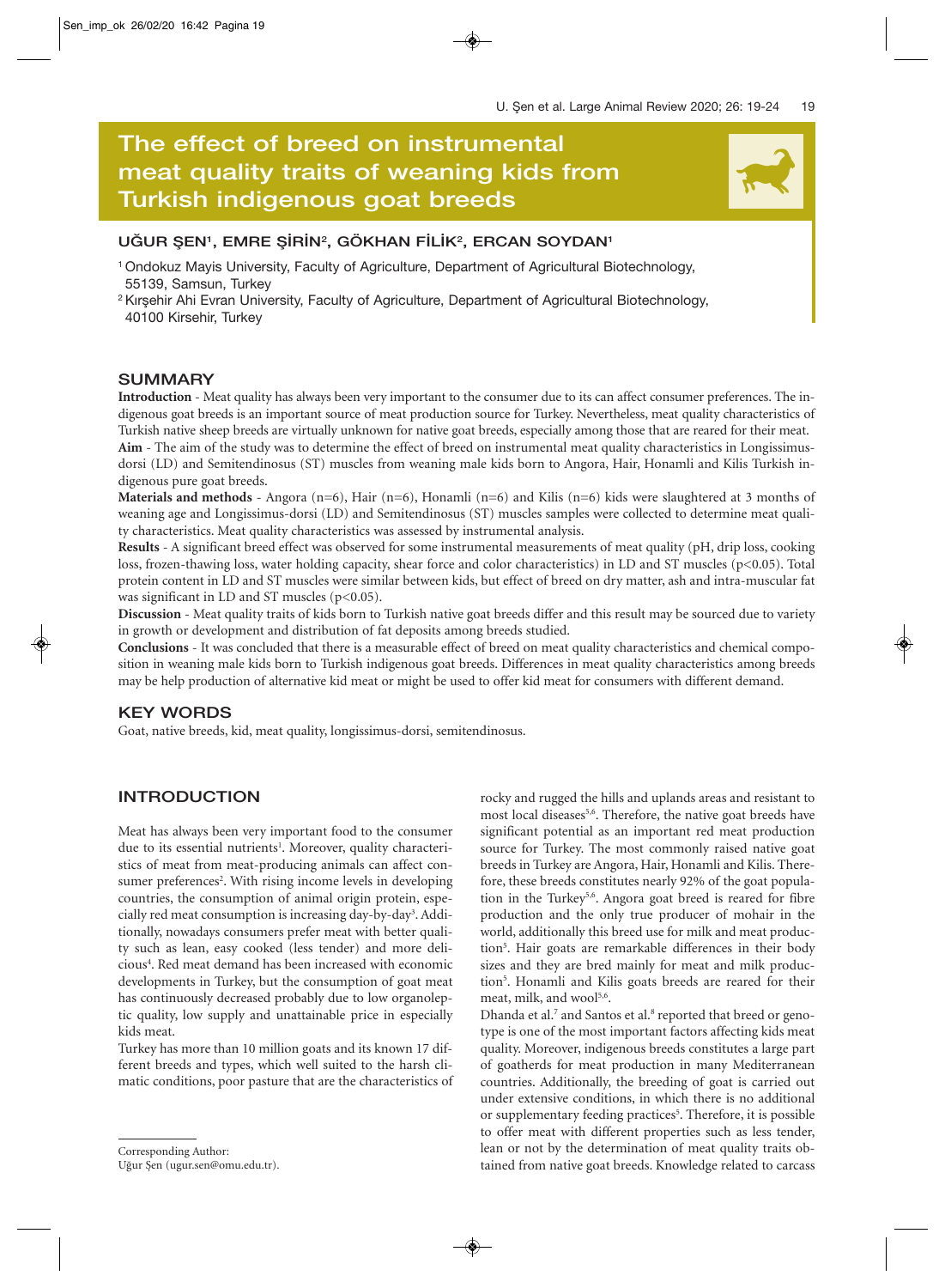characteristics and meat quality in low weight weaning kids from Turkish native goat breeds is limited. To take advantage of the different schemes of breed utilization, the carcass and meat quality characteristics of the native breeds should be known. Numerous studies have examined meat quality characteristics of Turkish native sheep breeds<sup>2,9</sup>, but there is little data from comparative studies for meat quality of kids from Turkish native goat breed.

The present study was, therefore, conducted to comparatively determine meat quality characteristics in Longissimusdorsi (LD) and Semitendinosus (ST) muscles from weaning male kids born to Angora, Hair, Honamli and Kilis Turkish indigenous goat breed.

#### **MATERIAL AND METHODS**

The experimental procedures were approved by the Local Animal Care and Ethics Committee of Kır ehir Ahi Evran University, Kırşehir, Turkey, ensuring compliance with EC Directive 86/609/EEC for animal experiments. A total of 24 male kids of Angora (n=6), Hair (n=6), Honamli (n=6) and Kilis (n=6) breeds were used as experimental animals. Kids were obtained from the national sheep and goat-breeding project in Ankara (Angora), Tokat (Hair), Antalya (Homanlı) and Kilis (Kilis) provinces of Turkey. Each breed were raised in different locations and all kids were born in same breeding season (between May-August, 2016). Management and feeding procedures for all kids were similar until weaning. Following the kidding period, all kids were kept with their dams indoors in multiple boxes until 90 days of weaning age. Kids were fed with does milk yet we were not able to measure the amount of milk consumed by the kids. Also, some good quality alfa alfa hay were present free by the 3<sup>rd</sup> week after birth in the barn for the kids. Two weeks onwards kidding, does grazed during daytime and met with the kids at night in the barn in order to allow them to suckle until weaning. Kids were slaughtered in different abattoirs with similar conditions, according to the standard commercial slaughtering procedures, at 90 days of weaning age, which is the usual end-user preference about the slaughter age in the region. None of the kids were fed overnight (approximately 16 h) before the slaughter process. Then, all kids were transported to an abattoir in their location.

Following slaughter, the carcasses of all kids were chilled for 24 h at 4°C. After chilling, approximately 150-200 g muscle samples were collected from the central parts of the mid-section of the whole LD and ST muscles, which were taken from the left side of the carcasses, to determine the meat quality traits. These samples were trimmed of subcutaneous fat and fascia. After homogenizing of muscle samples, dry matter, total protein  $(N \times 6.25)$ , intramuscular fat and ash contents were analyzed according to AOAC<sup>10</sup> (1990) procedures. The water holding capacity and frozen-thawing loss of meat samples were determined as described by Aksoy et al.<sup>1</sup>. Water holding capacity (approximately 25 g meat samples) were determined by the filter-paper press method. Approximately 50 g meat samples from both muscles were vacuum packed and stored -20°C for one week to evaluate thawing loss values. The meat sample packages were thawed under tap water, and then the thawing loss values were expressed as a percentage of initial weight prior to freezing. To determine the drip loss percentage of the meat samples, approximately 50 g of each muscle were vacuum-packaged and stored at 4°C. The drip loss values were measured on the  $3<sup>rd</sup>$  and  $7<sup>th</sup>$  days of storage. The muscle samples were put in plastic bags and cooked for 40 min in a water bath with at 70°C constant temperature. Following the cooking step, the samples were cooled under tap water. The cooking loss values were calculated as % of weight loss. Shear force values of cooked samples (cut parallel to the muscle fibres with a cross section of  $2 \times 2$  cm) were determined using a Texture Analyzer, (CT3, Brookfield Co., USA).

The pH value was determined using the meat pH meter with a puncture electrode (Testo 205, Lenzkirch, Germany) at 1 h and 24 h postmortem. Lightness  $(L^*)$ , redness  $(a^*)$  and yellowness (b\*) value of the meat samples were measurement of color by using a Chroma Meter (Konica Minolta CR-410, Minolta Co., Ltd., Osaka, Japan) at 1 h and 24 h postmortem. Chroma [C<sup>\*</sup>, the square root of  $(a^{*2} + b^{*2})$ ] and hue angle  $[H^{\circ}, \tan^{-1}(b^{\ast}/a^{\ast})]$  were also calculated according to Sen et al.2 at 24 h post-mortem. Color difference (ΔD) was calculated using the following formula:  $\Delta D = [(L_1^* - L_2^*)^2 + (a_1^*$  $a_2^{\ast}$ )<sup>2</sup> + ( $b_1^{\ast}$  -  $b_2^{\ast}$ )<sup>2</sup>]<sup>1/2</sup>, where L<sub>1</sub><sup>\*</sup>,  $a_1^{\ast}$  and  $b_1^{\ast}$  represent color parameters measured at 1 h, and  $L_2^*$ ,  $a_2^*$  and  $b_1^*$  represent color parameters measured at 24 h post-mortem<sup>2</sup>.

The total protein, ash and intra-muscular fat content was determined as a percentage of dry (samples were retained 12 h at 105°C) meat samples weight. Water holding capacity, drip loss, cooking loss and frozen-thawing loss was determined as a percentage of fresh meat samples weight. Mean pH, color characteristics and shear force data from six measurements of each sample were used in the data analysis.

The statistical analysis was conducted on completely randomized design for traits. The statistical analyses were performed using SPSS 17.0 package program (SPSS, Chicago, IL, USA). Significant differences between means were tested by Duncan's multiple comparison tests. Results were computed as mean ± SE and statistical significance was determined at the level of p<0.05.

#### **RESULTS**

The pH values, drip loss, cooking loss, frozen-thawing loss, water holding capacity and shear force of LD and ST muscles from male kids born to Turkish indigenous goat breeds are given in Table 1.

The pH values of LD and ST muscles in Hair (except for LD muscle at 24 h postmortem) and Angora kids was higher (p<0.05) than Kilis and Honamli at 1 h and 24 h postmortem. Additionally, pH drop from 1 h to 24 h postmortem in LD and ST muscles were relatively higher in Kilis kids compared to other breeds  $(p<0.05)$ . In the present study, there were significant differences among kids born to Angora, Hair, Honamli and Kilis breeds in terms of drip loss, cooking loos, frozen-thawing loss and water holding capacity (p<0.05). Angora kids had lower percentage of drip loss in LD muscle, but Kilis kids had higher percentage of drip loss in ST muscle on day 3 compared to other breeds  $(p<0.05)$ . Kilis and Honamli kids had higher percentage of drip loss in LD muscle and also Kilis kids had higher percentage of drip loss in ST muscle on day 7 compared to other breeds (p<0.05). Percentage of cooking loss in Hair kids was higher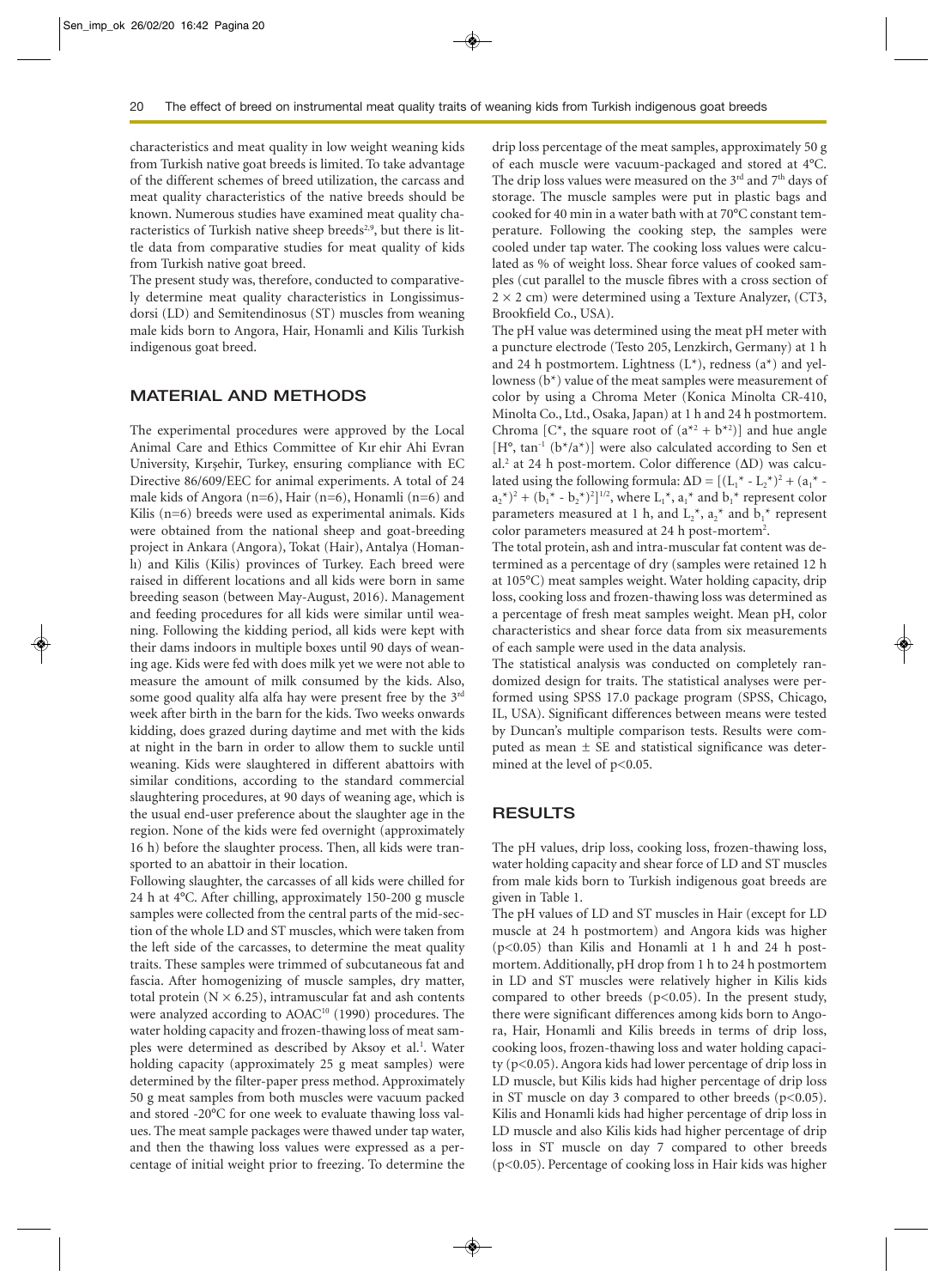| <b>Traits</b>                     | <b>Muscles</b> | <b>Kilis</b>                  | Honamli                       | Hair                           | Angora                         |  |  |  |
|-----------------------------------|----------------|-------------------------------|-------------------------------|--------------------------------|--------------------------------|--|--|--|
| pH                                |                |                               |                               |                                |                                |  |  |  |
| 1 <sub>h</sub>                    | LD             | $6.10 \pm 0.11^b$             | $6.14 \pm 0.12^b$             | $6.57 \pm 0.13^a$              | $6.99 \pm 0.07$ <sup>a</sup>   |  |  |  |
|                                   | <b>ST</b>      | $6.18 \pm 0.06^{\text{b}}$    | $6.16 \pm 0.13^b$             | $6.51 \pm 0.14$ <sup>a</sup>   | $6.56 \pm 0.04$ <sup>a</sup>   |  |  |  |
| 24 h                              | LD             | $5.46 \pm 0.01^{\rm b}$       | $5.68 \pm 0.14^b$             | $6.15 \pm 0.07$ <sup>ab</sup>  | $6.64 \pm 0.05^{\text{a}}$     |  |  |  |
|                                   | <b>ST</b>      | $5.46 \pm 0.01^{\rm b}$       | $5.62 \pm 0.12^b$             | $6.21 \pm 0.07$ <sup>a</sup>   | $6.23 \pm 0.05^{\text{a}}$     |  |  |  |
| Drop                              | LD             | $0.64 \pm 0.11^a$             | $0.47 \pm 0.04^b$             | $0.42 \pm 0.02^b$              | $0.35 \pm 0.07^b$              |  |  |  |
|                                   | <b>ST</b>      | $0.72 \pm 0.07$ <sup>a</sup>  | $0.54 \pm 0.07^{ab}$          | $0.30 \pm 0.20^{\rm b}$        | $0.33 \pm 0.06^{\rm b}$        |  |  |  |
| Drip loss (%)                     |                |                               |                               |                                |                                |  |  |  |
| 3 days                            | LD             | $11.17 \pm 1.94$ <sup>a</sup> | $10.81 \pm 2.40^a$            | $10.91 \pm 0.26^a$             | $6.07 \pm 0.41^b$              |  |  |  |
|                                   | <b>ST</b>      | $20.16 \pm 0.73$ <sup>a</sup> | $11.97 \pm 0.82^b$            | $10.07 \pm 1.07$ <sup>bc</sup> | $7.77 \pm 0.89^{\circ}$        |  |  |  |
| 7 days                            | LD             | $19.82 \pm 2.75$ <sup>a</sup> | $18.21 \pm 1.34$ <sup>a</sup> | $13.71 \pm 0.13^b$             | $13.26 \pm 0.86^b$             |  |  |  |
|                                   | <b>ST</b>      | $38.90 \pm 11.2^a$            | $21.23 \pm 1.83^b$            | $17.89 \pm 1.39$ <sup>bc</sup> | $16.17 \pm 1.11$ <sup>bc</sup> |  |  |  |
| Cooking loss (%)                  | LD             | $23.13 \pm 1.40^b$            | $29.29 \pm 3.16^{ab}$         | $34.61 \pm 1.44^a$             | $22.86 \pm 1.49^b$             |  |  |  |
|                                   | <b>ST</b>      | $30.44 \pm 2.82^b$            | $28.49 \pm 4.02^b$            | $36.84 \pm 2.69^a$             | $28.95 \pm 2.36^b$             |  |  |  |
| Frozen-thawing loss (%)           | LD             | $6.21 \pm 0.74$ <sup>a</sup>  | $5.23 \pm 0.52^a$             | $6.72 \pm 0.39^{\text{a}}$     | $3.77 \pm 0.53^b$              |  |  |  |
|                                   | <b>ST</b>      | $8.67 \pm 0.34$ <sup>a</sup>  | $6.34 \pm 1.75^{ab}$          | $4.89 \pm 0.26^{\text{b}}$     | $4.71 \pm 0.31^b$              |  |  |  |
| Water holding capacity            | LD             | $28.18 \pm 0.31$ <sup>a</sup> | $29.20 \pm 1.73$ <sup>a</sup> | $25.99 \pm 0.97$ <sup>a</sup>  | $13.38 \pm 1.06^b$             |  |  |  |
|                                   | <b>ST</b>      | $27.94 \pm 0.73$ <sup>a</sup> | $30.12 \pm 0.60^a$            | $28.16 \pm 1.14^a$             | $18.23 \pm 0.69^b$             |  |  |  |
| Shear force (kg/cm <sup>2</sup> ) | LD             | $9.92 \pm 0.58^a$             | $9.23 \pm 0.95^a$             | $9.62 \pm 0.51^a$              | $4.25 \pm 0.21^b$              |  |  |  |
|                                   | <b>ST</b>      | $15.02 \pm 1.35^a$            | $13.48 \pm 2.57^a$            | $12.12 \pm 1.85^a$             | $7.11 \pm 0.89^b$              |  |  |  |

**Table 1** - The pH, drip loss, cooking loss, frozen-thawing loss, water holding capacity and shear force values of Longissimus-dorsi (LD) and Semitendinosus (ST) muscles from male kids born to Turkish indigenous goat breeds.

 $\epsilon$  = The differences indicated by different letters on the same line are significant.

than those of other breeds (except for Honamli kids in LD muscle) in both muscles (p<0.05). Angora kids had lower percentage of frozen-thawing loss than those of other breeds in LD muscle (p<0.05). Frozen-thawing percentage of Angora kids in ST muscle were similar with Hair and Honamlı kids, but they had lower percentage of frozen-thawing loss than those of Kilis kids ( $p$ <0.05). Similarly, shear force and water holding capacity values of Angora kids was lower compared to other breeds in both muscles  $(p<0.05)$ .

The color characteristics of LD and ST muscles from male kids born to Turkish indigenous goat breeds are given in Table 2.

In the present study, Angora kids had lower ( $p < 0.05$ ) lightness (L\*) value than those of other breeds (except for Hair in LD muscle), but Kilis kids had higher (p<0.05) L\* value than those of other breeds (except for Hair in LD muscle) in LD and ST muscles at 1 h and 24 h postmortem. Hair kids had higher ( $p<0.05$ ) redness ( $a^*$ ) value than those of Kilis in both muscles at 1 h and 24 h postmortem. The yellowness ( $b^*$ ) value of Angora kids were lower ( $p<0.05$ ) than those of other breeds (except for Hair) in LD muscle, but Hair kids had higher ( $p$ <0.05) b<sup>\*</sup> value than those of other breeds (except for Honamli) in ST muscle at 1 h postmortem. Angora kids had lower ( $p < 0.05$ ) b<sup>\*</sup> value than those of other breeds in both muscles at 24 h postmortem. Chroma  $(C^*)$  value of Hair kids were higher (p<0.05) than those of other breeds (except for Honamli) in LD muscle at 24 h postmortem. Similarly, Hair and Honomli kids had higher ( $p<0.05$ ) C<sup>\*</sup> value than those of Kilis and Angora in ST muscle at 24 h postmortem. Angora kids had lower hue

angle (H°) value than kids born to other breeds (except for Hair in ST muscle) in both muscles at 24 h postmortem. Meat color difference (ΔD) of Angora kid were lower (p<0.05) in LD muscle compared to other breeds (except for Honamli), but Kilis kids had higher (p<0.05) ΔD value in ST muscle compared to other breeds at 24 h postmortem. The chemical composition of LD and ST muscles from male kids born to Turkish indigenous goat breeds are given in Table 3. There were significant differences among kids born to Turkish pure goat breeds in terms of chemical composition in LD and ST muscles. Hair and Angora kids had higher (p<0.05) percentage of dry matter than those of Kilis and Honamli in LD muscle at 24 h postmortem. Similarly, Hair kids had higher ( $p<0.05$ ) percentage of dry matter than those of Kilis in ST muscle at 24 h postmortem. Honamli kids had higher (p<0.05) percentage of ash compared to kids born to other breeds in both muscles at 24 h postmortem. There were no significant differences among kids in terms of percentage of total protein in LD and ST muscles at 24 h postmortem. Angora kids had higher (p<0.05) intra-muscular fat content in both muscles compare to kids born to other breeds (except for Kilis in ST muscle) at 24 h postmortem.

#### **DISCUSSION**

Breed effects on meat quality traits defined in the present study may be due to differences in breed specific differences in growth or development and distribution of fat deposits among breeds studied.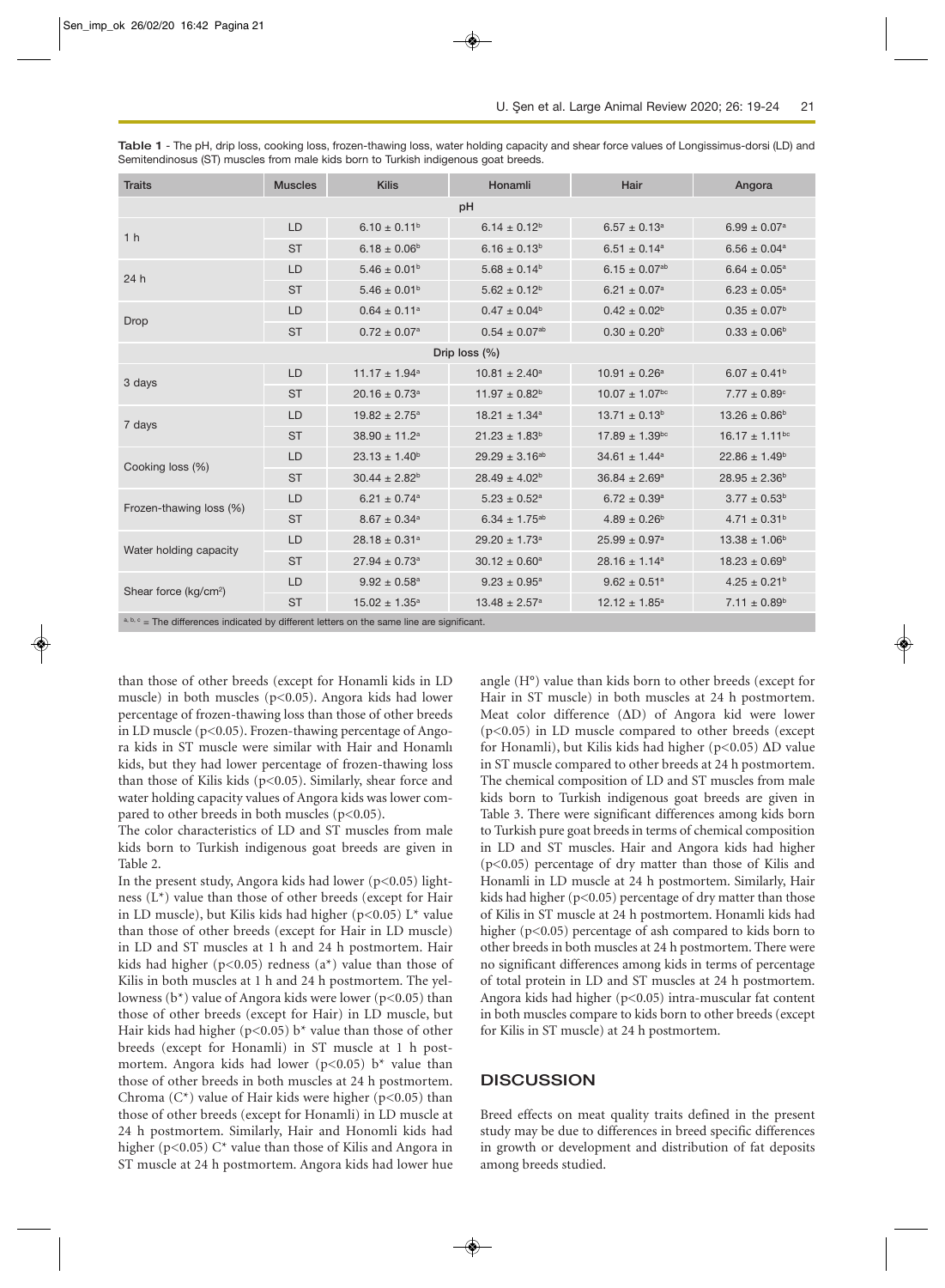| <b>Traits</b>                                                                                | <b>Muscles</b> | <b>Kilis</b>                  | Honamli                       | Hair                          | Angora                        |  |  |  |
|----------------------------------------------------------------------------------------------|----------------|-------------------------------|-------------------------------|-------------------------------|-------------------------------|--|--|--|
| Lightness (L*)                                                                               |                |                               |                               |                               |                               |  |  |  |
| 1 <sub>h</sub>                                                                               | LD             | $45.60 \pm 0.59$ <sup>a</sup> | $44.69 \pm 0.73$ <sup>a</sup> | $43.22 \pm 0.76^{ab}$         | $41.53 \pm 0.71^b$            |  |  |  |
|                                                                                              | <b>ST</b>      | $47.13 \pm 0.49^a$            | $46.26 \pm 0.97^{ab}$         | $44.70 \pm 0.29^b$            | $44.65 \pm 0.34^b$            |  |  |  |
| 24h                                                                                          | LD             | $49.49 \pm .98$ <sup>a</sup>  | $46.85 \pm 0.50^{\rm b}$      | $47.05 \pm 0.71^{ab}$         | $42.24 \pm 0.54$ <sup>c</sup> |  |  |  |
|                                                                                              | <b>ST</b>      | 53.10 $\pm$ 0.56 <sup>a</sup> | $48.86 \pm 0.76^b$            | $48.31 \pm 0.52^b$            | $46.56 \pm 0.53^b$            |  |  |  |
| Redness (a*)                                                                                 |                |                               |                               |                               |                               |  |  |  |
| 1 <sub>h</sub>                                                                               | LD             | $16.78 \pm 0.37^b$            | $17.89 \pm 0.26^{ab}$         | $18.34 \pm 0.30^a$            | $17.93 \pm 0.57^{ab}$         |  |  |  |
|                                                                                              | <b>ST</b>      | $16.75 \pm 0.26^b$            | $18.05 \pm 0.34^{ab}$         | $19.08 \pm 0.47$ <sup>a</sup> | $18.39 \pm 0.89^{ab}$         |  |  |  |
| 24 h                                                                                         | LD             | $18.73 \pm 0.44^b$            | $19.36 \pm 0.28^{ab}$         | $20.35 \pm 0.35^{\circ}$      | $19.48 \pm 0.10^{ab}$         |  |  |  |
|                                                                                              | <b>ST</b>      | $17.54 \pm 0.37^b$            | $19.67 \pm 0.34$ <sup>a</sup> | $20.00 \pm 0.33$ <sup>a</sup> | $18.44 \pm 0.2^{ab}$          |  |  |  |
| Yellowness (b*)                                                                              |                |                               |                               |                               |                               |  |  |  |
| 1 <sub>h</sub>                                                                               | LD             | $6.14 \pm 0.14^a$             | $6.03 \pm 0.34$ <sup>a</sup>  | $5.51 \pm 0.18^{ab}$          | $5.00 \pm 0.17^b$             |  |  |  |
|                                                                                              | <b>ST</b>      | $5.25 \pm 0.14^b$             | $5.85 \pm 0.17^{ab}$          | $6.26 \pm 0.45^{\text{a}}$    | $5.19 \pm 0.18^{\text{b}}$    |  |  |  |
| 24h                                                                                          | LD             | $10.46 \pm 0.34$ <sup>a</sup> | $9.57 \pm 0.30^a$             | $10.07 \pm 0.31$ <sup>a</sup> | $8.42 \pm 0.31^b$             |  |  |  |
|                                                                                              | <b>ST</b>      | $8.15 \pm 0.19^a$             | $9.19 \pm 0.25^{\text{a}}$    | $8.03 \pm 0.70^a$             | $6.41 \pm 0.38^b$             |  |  |  |
| Chroma value (C*)                                                                            | LD             | $21.46 \pm 0.42^b$            | $21.60 \pm 0.26^{ab}$         | $22.71 \pm 0.35^a$            | $21.23 \pm 0.42^b$            |  |  |  |
|                                                                                              | <b>ST</b>      | $19.35 \pm 0.32^b$            | $21.73 \pm 0.25^a$            | $21.59 \pm 0.55^{\text{a}}$   | $19.54 \pm 0.25^{\circ}$      |  |  |  |
| Hue angle $(H^{\circ})$                                                                      | LD             | $29.21 \pm 0.74$ <sup>a</sup> | $26.32 \pm 0.85^b$            | $26.33 \pm 0.76^b$            | $23.35 \pm 0.72$ <sup>c</sup> |  |  |  |
|                                                                                              | <b>ST</b>      | $24.95 \pm 0.79$ <sup>a</sup> | $28.08 \pm 0.92^a$            | $21.70 \pm 1.46^{ab}$         | $19.12 \pm 1.05^b$            |  |  |  |
| Color difference (AD)                                                                        | LD             | $6.32 \pm 0.68^{\text{a}}$    | $4.59 \pm 0.73^{ab}$          | $6.45 \pm 0.17^a$             | $4.26 \pm 0.52^b$             |  |  |  |
|                                                                                              | <b>ST</b>      | $6.76 \pm 0.83$ <sup>a</sup>  | $4.68 \pm 0.43^b$             | $4.47 \pm 0.47$ <sup>b</sup>  | $3.18 \pm 0.50^{\rm b}$       |  |  |  |
| $a, b, c$ = The differences indicated by different letters on the same line are significant. |                |                               |                               |                               |                               |  |  |  |

**Table 2** - Color characteristics of Longissimus-dorsi (LD) and Semitendinosus (ST) muscles from male kids born to Turkish indigenous goat breeds.

In the present study, the pH values were significantly different among breeds, but pH ranges in all breeds are acceptable when previous studies are evaluated<sup>8,11,12,13</sup>. Hair and Angora kids had higher pH than Kilis and Honamli breeds at 1 h and 24 h postmortem in LD and ST muscles. Moreover, pH drop from 1 h to 24 h postmortem in LD and ST muscles of Kilis kids higher than almost in the studied other goat breeds. The pH values at 24 h postmortem in LD muscle, in Kilis and Honamli breeds, were found similar to those founds by previous studies<sup>11,12,13</sup> in the different native goat breeds. Formation of severe stress associated with noise, transport, handling and slaughter may cause weight loss and a high muscle

pH after slaughter in young animals<sup>14</sup>. Possibly, Hair and Angora breeds may be more sensitive than Kilis and Honamli breeds and highest pH value of they might also reflect differences in their responses to the stress of transport, handling, and lairage.

The water retain ability of fresh meat during application of external handling such as heating, grinding, cutting or pressing is an important indicator for meat quality<sup>2</sup>. Moreover, the water retain ability influence holding of vitamin and minerals that affect meat sensory properties such as juiciness and flavor as well as the volume of water retained<sup>2,12</sup>. Meats with poor water retention are easily and quickly drier and

**Table 3** - Chemical composition of Longissimus-dorsi (LD) and Semitendinosus (ST) muscles from male kids born to Turkish indigenous goat breeds (% on dry matter).

| <b>Traits</b>                                                                                                        | <b>Muscles</b> | <b>Kilis</b>            | Honamli                        | Hair                          | Angora                         |  |
|----------------------------------------------------------------------------------------------------------------------|----------------|-------------------------|--------------------------------|-------------------------------|--------------------------------|--|
| Dry matter                                                                                                           | LD             | $22.56 \pm 0.35^b$      | $23.01 \pm 0.12^b$             | $24.89 \pm 0.52$ <sup>a</sup> | $24.54 \pm 0.47$ <sup>a</sup>  |  |
|                                                                                                                      | <b>ST</b>      | $22.94 \pm 0.14^b$      | $23.36 \pm 0.29$ <sup>ab</sup> | $24.34 \pm 0.44^a$            | $23.79 \pm 0.34$ <sup>ab</sup> |  |
| Ash                                                                                                                  | LD             | $1.95 \pm 0.13^b$       | $2.91 \pm 0.31$ <sup>a</sup>   | $2.23 \pm 0.10^{\circ}$       | $1.80 \pm 0.20^{\circ}$        |  |
|                                                                                                                      | <b>ST</b>      | $1.89 \pm 0.06^{\circ}$ | $3.39 \pm 0.44^{\circ}$        | $2.24 \pm 0.11^b$             | $2.06 \pm 0.30^{\circ}$        |  |
| Protein                                                                                                              | LD             | $21.99 \pm 0.19$        | $21.95 \pm 0.30$               | $23.39 \pm 0.62$              | $22.59 \pm 0.43$               |  |
|                                                                                                                      | <b>ST</b>      | $21.87 \pm 0.17$        | $21.85 \pm 0.21$               | $22.46 \pm 0.31$              | $21.60 \pm 0.39$               |  |
| <b>IMF</b>                                                                                                           | LD             | $1.51 \pm 0.25^{\circ}$ | $1.37 \pm 0.25^{\circ}$        | $1.29 \pm 0.10^{\circ}$       | $2.12 \pm 0.33$ <sup>a</sup>   |  |
|                                                                                                                      | <b>ST</b>      | $2.12 \pm 0.14^{ab}$    | $1.75 \pm 0.19^{\circ}$        | $1.63 \pm 0.16^b$             | $2.28 \pm 0.12$ <sup>a</sup>   |  |
| a, b, c = The differences indicated by different letters on the same line are significant. IMF = intra-muscular fat. |                |                         |                                |                               |                                |  |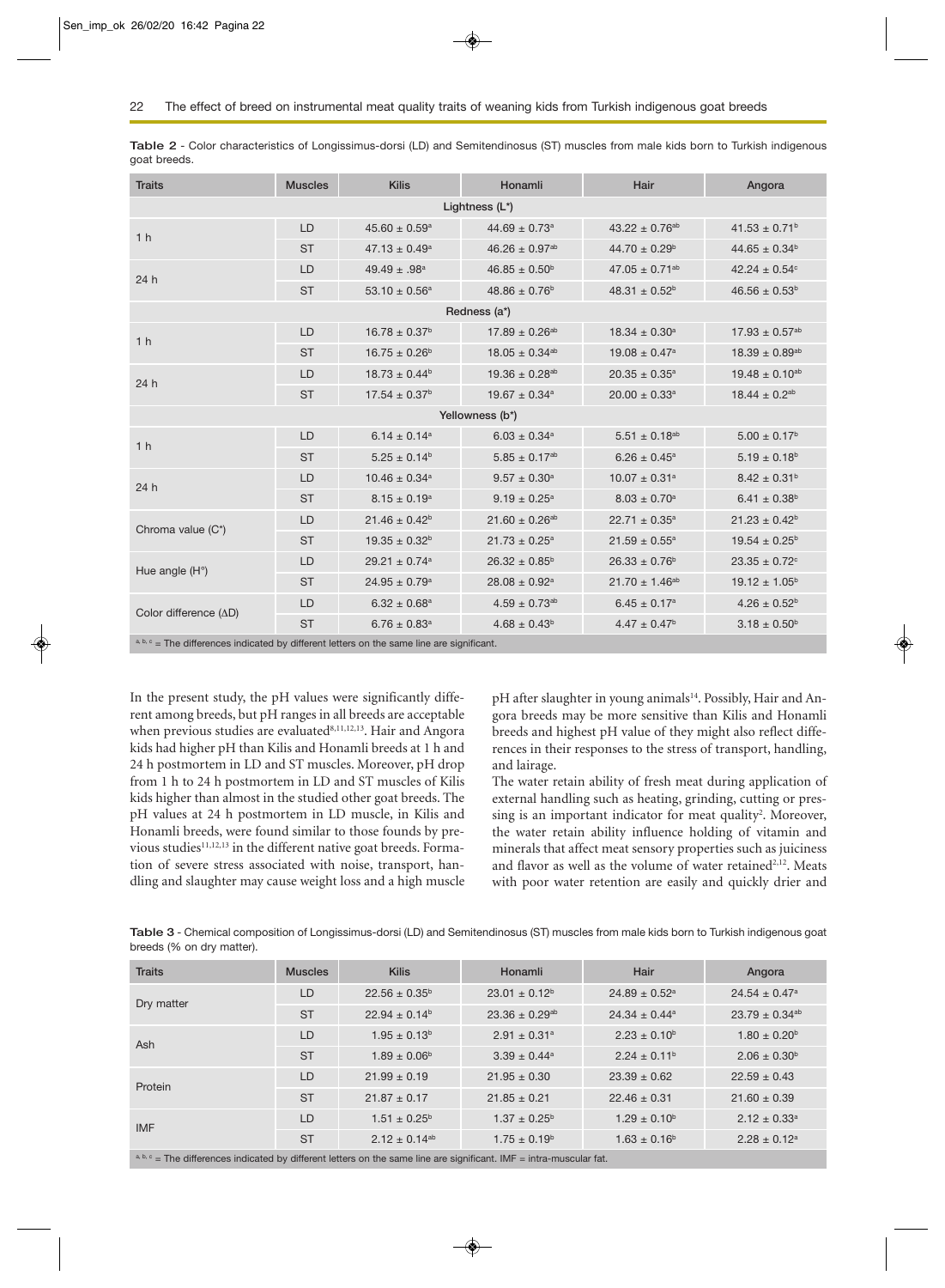weight loss increases during storage, transport and marketing. The water retain characteristics such as drip loss, cooking loss, frozen-thawing loss and water holding capacity in LD and ST muscles were clearly affected by breeds in the present study. Generally, the highest drip loss and cooking loss was determined in both muscles in Kilis and Hair breeds respectively, but lower water holding capacity was determined in Angora breed. Similarly, Madruga et al.<sup>15</sup> found significant differences among genotypes (Moxotó and Canindé) in terms of water holding capacity. However, our results for water holding capacity in both muscles were lower than results of Madruga et al.<sup>15</sup>. Differences among breeds in terms of cooking yield have also been reported by Schönfeldt et al.<sup>16</sup> and Dhanda et al.<sup>7</sup>. Johnson et al.<sup>17</sup>, Dhanda et al.7 and Sen et al.18 have reported similar cooking losses, but Santos et al.<sup>8</sup> have reported lower cooking losses than the results of our study for goat meat. Differences in cooking losses among studies may be attributed to differences in age of kid, ultimate pH, cooking length, cooking temperatures and the muscles studied. Drip loss is an important indicator of meat quality<sup>2</sup>. Additionally, low drip loss in fresh meat indicates a high water holding capacity, greater juiciness, freshness, and a less-dry surface. The drip loss value is known to be negatively related to pH value in fresh meat but the magnitude of correlation differs between studies. Moreover, increased drip loss may be related to different factors, such as protein denaturation, sarcomere shortening and myosin denaturation<sup>19</sup>. Nayga et al.<sup>20</sup> reported that there were significant differences among goat breeds in terms of drip loss. In the present study, Kilis kids had relatively higher percentage of drip loss, while Angora kids had relatively lower percentage of drip loss values with high pH values. These observations are in agreement with the argument of Otto et al.<sup>21</sup>, who reported high meat pH could actually be reduced drip loss. Lagerstedt et al.<sup>22</sup> reported that freezing decrease the meat quality and for this reason consumer prefer meat that has not been frozen. Thawing plays an important role in the processing of frozen meat due to the amount of leaking water during the thawing process, which is one of the criterias of the frozen meat quality<sup>23</sup>. In the present study, Angora kids had lower frozen-thawing loss with low water holding capacity. Therefore, it can be suggest that Angora meat more suitable for frozen during store compare to other Turkish native goat breed.

The evaluation of factors affecting meat tenderness is particularly important in goat meat because of its lower tenderness than sheep and beef<sup>17</sup>. Shear force values reported for goat meat vary considerably, depending on factors such as the treatment of the animals prior to slaughter and of the carcass post-mortem, the sampled muscle and method of sample preparation<sup>24</sup>. Hopkins et al.<sup>25</sup> indicated that shear force declines as intramuscular fat percentage increase. Moreover, previous studies reported that genotype had a significant effect on Warner-Bratzler shear force values in goat meat<sup>8,12,26</sup>. In the present study, tenderness were evaluated by the maximum shear force necessary to cut the meat perpendicular to the muscle fibers and it appears from present study that assessors identify differences in share force value among breeds and Angora kids had less tender meat obtained from LD and ST muscles than the other three breeds. This may be a consequence of their lower intra muscular fat contends in LD and ST muscles compared with the other breeds.

Muscle colour is extremely important in suckling kids' production whose carcasses should be pale or pink and one criterion by which consumers judge meat quality. The instrumental muscle colour values  $(L^*, a^*$  and  $b^*)$  were significantly different among breeds at 1 h and 24 h postmortem and the meat colour from male kids born to Turkish indigenous goat breeds can be valued or classified as pale red. In the present study,  $L^*$ ,  $a^*$  and  $b^*$  colour values were affected by genotype, in agreement with Simela et al.<sup>26</sup> and Santos et al.<sup>8</sup>, who studied indigenous South African and Portugal goat breeds, respectively. In the current study, the L\* values in kids was lower than results of Sañudo et al.<sup>13</sup> in heavier animals, but  $a^*$  and  $b^*$  values were higher than results of same study. Redness reflects the presence of myoglobin and the availability of iron in muscles<sup>13</sup>. The Hair genotype displayed higher a\* values (which vary in relation to haem pigment content) compare to other breeds in the present study. The main reason for this finding may probably the milk diet with low iron content received by the kids born to other breeds. These results were confirmed by results of previous studies the different level of haem pigment found among breeds<sup>8</sup>. Young offspring of small ruminants, especially nonweaned and fed with milk, have lightness meat. Consumers in Mediterranean countries associate meat from suckling kid as being tender, juicy, tasty and with a high price<sup>11</sup>. Angora genotype displayed lower  $L^*$  and  $b^*$  values compare to breeds, probably because these animals were fed substantially with milk, been weaned and slaughtered relatively early in the present study. Although  $L^*$  can be positively correlated with myofibrilar structure and negatively with  $pH^{27}$ , it might have been more related to their evident paleness because of the limited amount of myoglobin<sup>7</sup>. Similarly, Şirin<sup>28</sup> reported that a positive correlation between type IIB muscle fiber number and  $L^*$ , but negatively correlation with pH in LD muscle. Generally, in the both muscle of Kilis kids was higher in terms of L\* values and lower in terms of a\* value compare to the other kids' muscles in the present study. This could be related to its higher drip loss value and lower pH value at 24 h postmortem than those of the other kids. Similar to the findings in the present study, a significant effect of genotype on goat meat color has been reported by Madruga et al.<sup>15</sup> and Peña et al.<sup>12</sup>

Chroma  $(C^*)$ , which represents color saturation or purity, and hue angle (H°), defined as color wheel, with red-purple at angle 0° and 360°, yellow at 90°, bluish-green at 180° and blue at 270°, were calculated from a\* and b\* parameters in the present study. Marichal et al.<sup>27</sup> reported that muscle color characteristics and carcass weight have significant effect on muscle C\* and H° values. Moreover, Teixeira et al.29 suggested that a decrease in  $H^{\circ}$  value and an increase in  $C^*$ value are related with a carcass weight increase. In the present study carcass weight of kids born to Hair, Angora, Kilis and Honamli breeds were similar (data not shown), but C\* and H° values was, between goat breeds, higher in the both muscles from Angora, with Kilis in terms of C\* value. Although  $C^*$  value is influenced less by the chemical state (oxidative process) of the myoglobin than H° value of meat<sup>12</sup>, the difference in Chroma  $(C^*)$  and hue angle values of the muscles among breeds can be attributed to enzymatic reducing system or the sensitivity to oxidative change. Unfortunately, these parameters were not investigated in the present study.